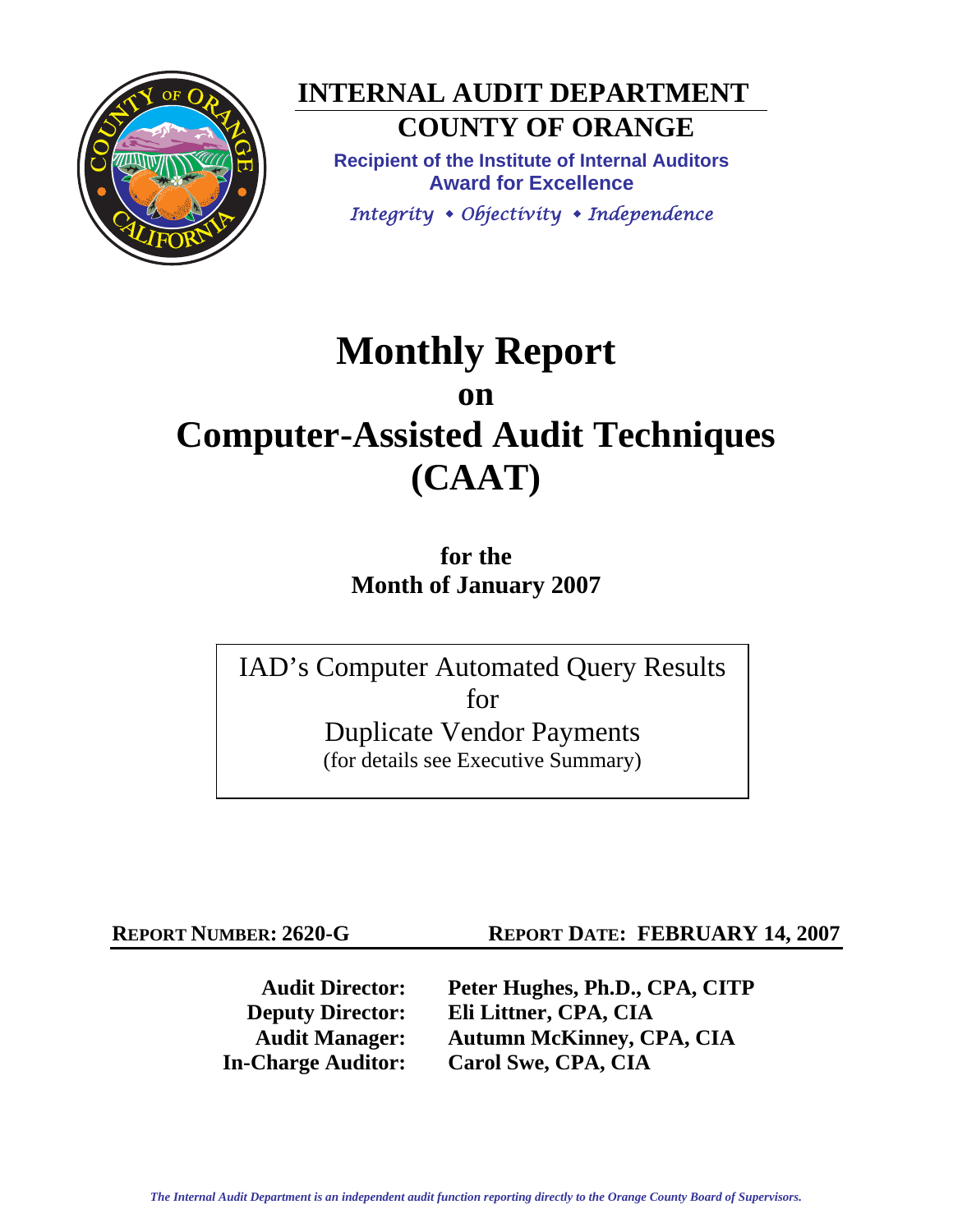# Monthly Report on<br>Computer-Assisted Audit Techniques  $(CAAT)$

# For the Month of January 2007

# **TABLE OF CONTENTS**

| 1.             |  |
|----------------|--|
|                |  |
|                |  |
| 2.             |  |
|                |  |
| 3.             |  |
|                |  |
| 4.             |  |
|                |  |
| 5 <sub>1</sub> |  |
|                |  |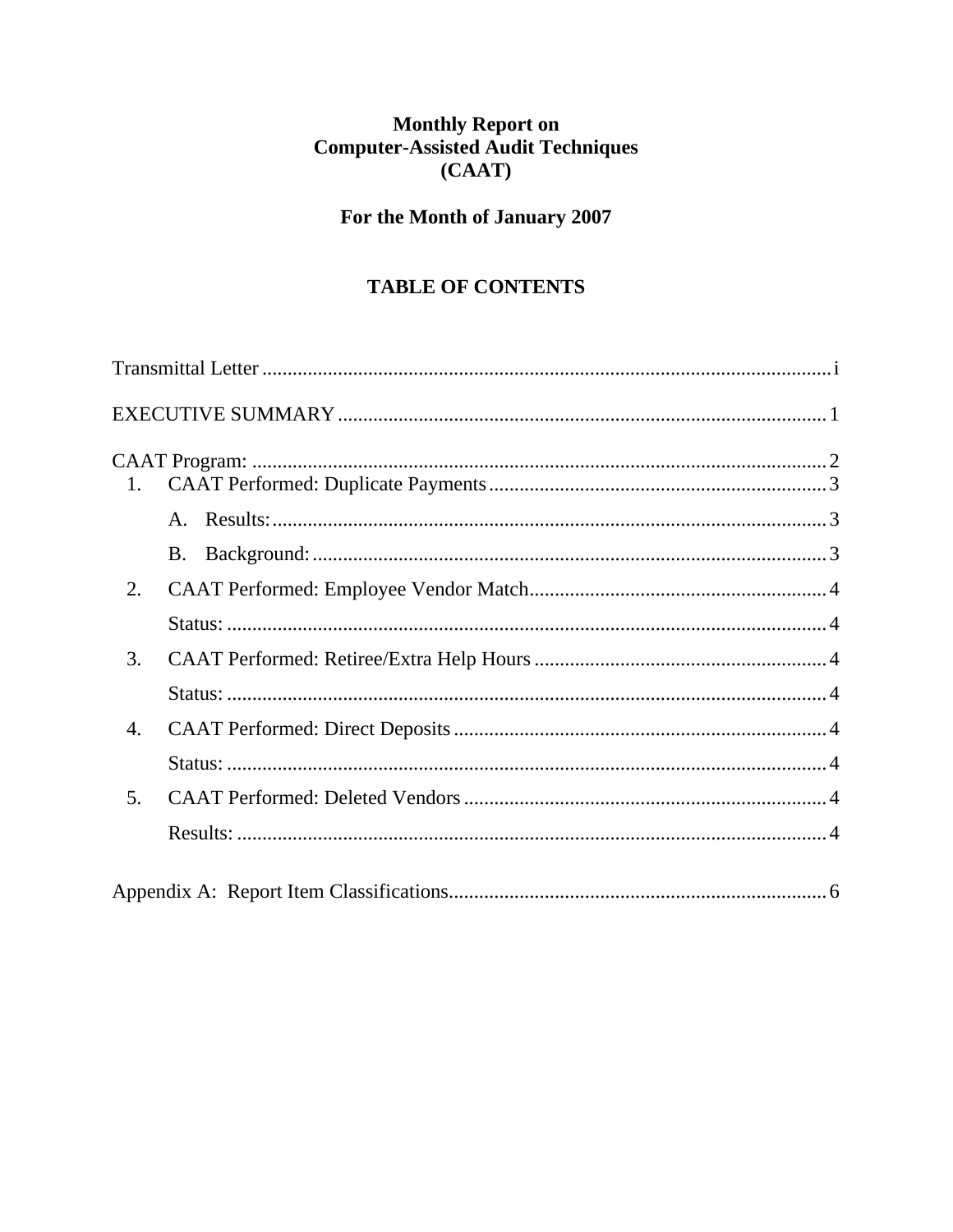<span id="page-2-0"></span>

# COUNTY OF ORANGE  **INTERNAL AUDIT DEPARTMENT**

 **Recipient of the Institute of Internal Auditors Award for Excellence** 

#### *Integrity Objectivity Independence*

**CPA, CIA, CFE, CFS CISA CPA, CIA**<br>**DEPUTY DIRECTOR AUDIT MANAGER DEPUTY DIRECTOR AUDIT MANAGER AUDIT MANAGER AUDIT MANAGER**

**ELI LITTNER MICHAEL J. GOODWIN ALAN MARCUM AUTUMN MCKINNEY**

# **Transmittal Letter**

**Office of the Director DR. PETER HUGHES** Ph.D., MBA, CPA, CIA, CFE, CITP

> MAILING ADDRESS: 400 CIVIC CENTER DRIVE WEST BUILDING 12, ROOM 232 SANTA ANA, CALIFORNIA 92701

TELEPHONE: (714) 834-5475 FAX: (714) 834-2880 EMAIL: peter.hughes@ocgov.com WEBSITE: www.ocgov.com/audit/

February 14, 2007

Report No. 2620-G

- TO: David Sundstrom, Auditor-Controller Carl Crown, Interim Director, Human Resources Ronald C. Vienna, County Purchasing Agent, CEO/Purchasing
- FROM: Peter Hughes, Ph.D., CPA, Director Internal Audit Department
- SUBJECT: Monthly Report on Computer-Assisted Audit Techniques (CAAT)

We have completed the January 2007 report of the results of our Computer-Assisted Audit Techniques (CAAT). The final report is attached for your information.

Each month I submit an **Audit Status Report** to the Board of Supervisors (BOS) where I detail any material and significant audit issues released in reports during the prior month and the implementation status of audit recommendations as disclosed by our Follow-Up Audits. Accordingly, the results of this audit will be included in a future status report to the BOS.

As always, the Internal Audit Department is available to partner with you so that you can successfully implement or mitigate difficult audit issues. Please feel free to call me should you wish to discuss any aspect of our audit report.

We appreciate the courtesy and cooperation extended to us by the personnel of the Auditor-Controller's Office and the Human Resources Department. If we can be of further assistance, please contact me, Eli Littner, Deputy Director, at (714) 834-5899, or Autumn McKinney, Audit Manager, at (714) 834-6106.

**Attachments**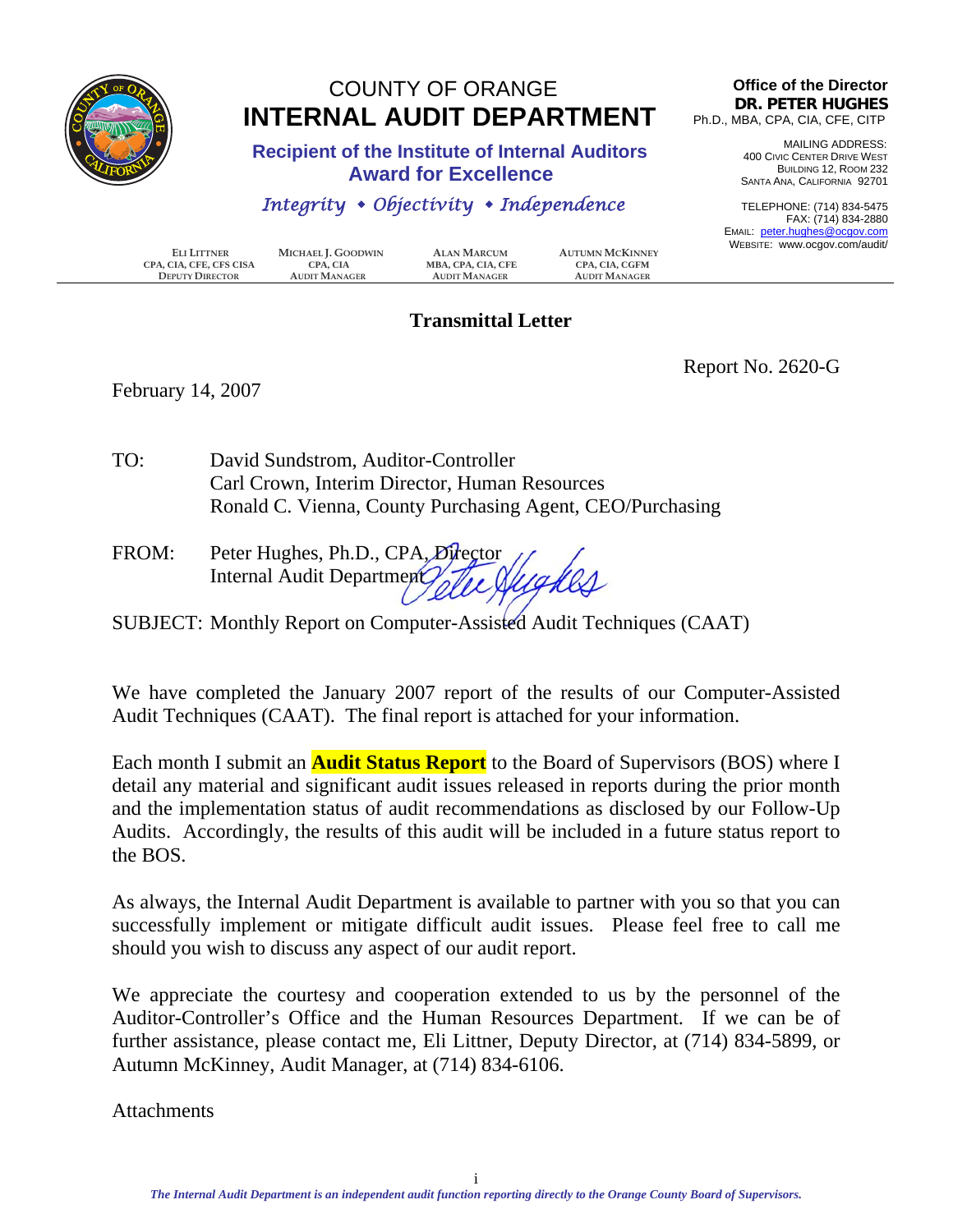*David Sundstrom, Auditor-Controller Carl Crown, Interim Director, Human Resources Ronald C. Vienna, County Purchasing Agent, CEO/Purchasing February 14, 2007 Page ii* 

Other recipients of this report: Members, Board of Supervisors Members, Audit Oversight Committee Thomas G. Mauk, County Executive Officer Robert Leblow, Manager, Auditor-Controller/Claims & Disbursing Section Bill Malohn, A-C/Information Technology/CAPS G/L System Support Kathy Tahilramani, Assistant Director, Human Resources Rosie Santiesteban, HR Programs, Human Resources Foreperson, Grand Jury Darlene J. Bloom, Clerk of the Board of Supervisors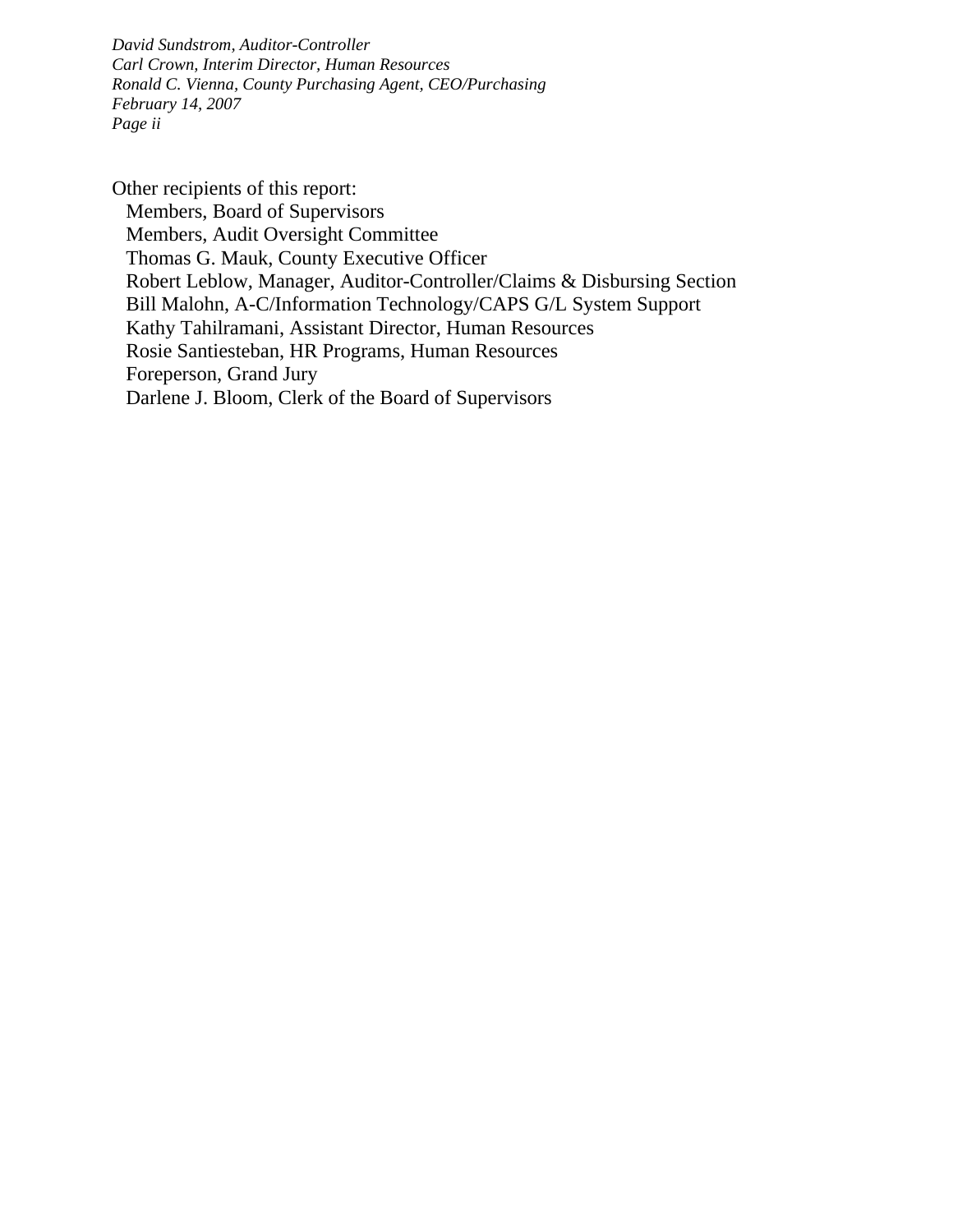#### **EXECUTIVE SUMMARY**

#### <span id="page-4-0"></span>**Description of CAAT Program:**

The CAAT Routines (Computer Assisted Audit Techniques) are automated queries applied to large amounts of electronic data searching for specified characteristics. Resulting exceptions or findings are forwarded to the appropriate department for validation and/or resolution. Depending on the department's review, the exceptions may or may not be a finding. Often there is additional data needed to validate the exception that is only known at the department level. These CAAT routines are not an audit because we have not audited the underlying business processes or internal controls.

#### **Results (for the Month of January 2007):**

No material weaknesses or significant issues identified. See Appendix A for a description of report item classifications.

#### **Control Findings:**

• Duplicate Payments to Vendors:

We identified **22** duplicate payments made to vendors, totaling **\$14,514 or .003% of the \$486 million** of vendor invoices processed during December 2006. Our prior research has indicated that the duplicate payments are typically caused by a compounded human clerical error.

We have communicated the duplicate payments to the Auditor-Controller. The Auditor-Controller is currently investigating all duplicate payments and is pursuing collection. Currently, the Auditor-Controller has a recovery rate of about **86%** on these duplicate payments that we have brought to their attention since the inception of the CAAT routines.

• Deleted Vendors: No findings.

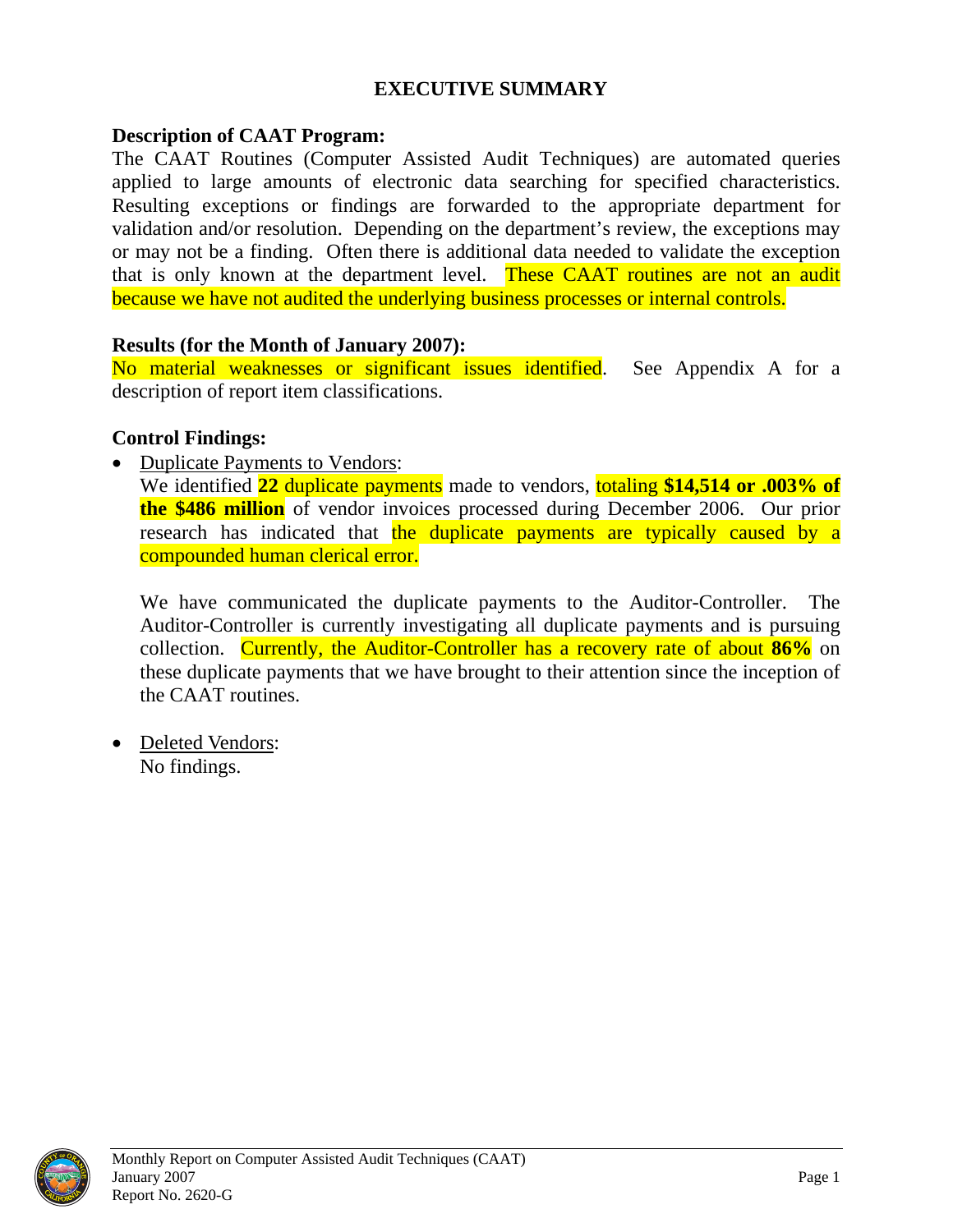### **MONTHLY CAAT REPORT**

#### <span id="page-5-0"></span>**CAAT Program:**

This report details the monthly activity from the Computer-Assisted Auditing Techniques (known by the acronym CAAT). We use a proprietary, best practices and industry recognized software product to help us in this process. We are keeping the details of our process and the vulnerabilities identified to a general discussion because of the risks associated with disclosing specific details of our financial and accounting processes.

The CAATs are automated queries applied to large amounts of electronic data searching for specified characteristics. The CAATs differ from our traditional audits in that the CAATs can query 100% of a data universe whereas the traditional audits typically test but a sample of transactions from the population.

For example, each month we download the monthly disbursement activity from the County's data warehouse into a cumulative vendor payment database that we have created. Then, we query 100% of the database looking for payments with the same invoice number and the same amount. We then subject the resulting matches to further review and analysis (such as obtaining and reviewing copies of the paid invoices) to determine if a duplicate payment was made. We then forward resulting findings to the Auditor-Controller for validation and recovery.

We also work with the departments to identify internal control enhancements with the purpose of preventing future occurrences of the type of findings identified by the CAATs.

We currently perform five CAAT routines described below utilizing selected payroll and vendor data. Depending on the nature of the CAAT, we perform them monthly, annually, or periodically as needed.

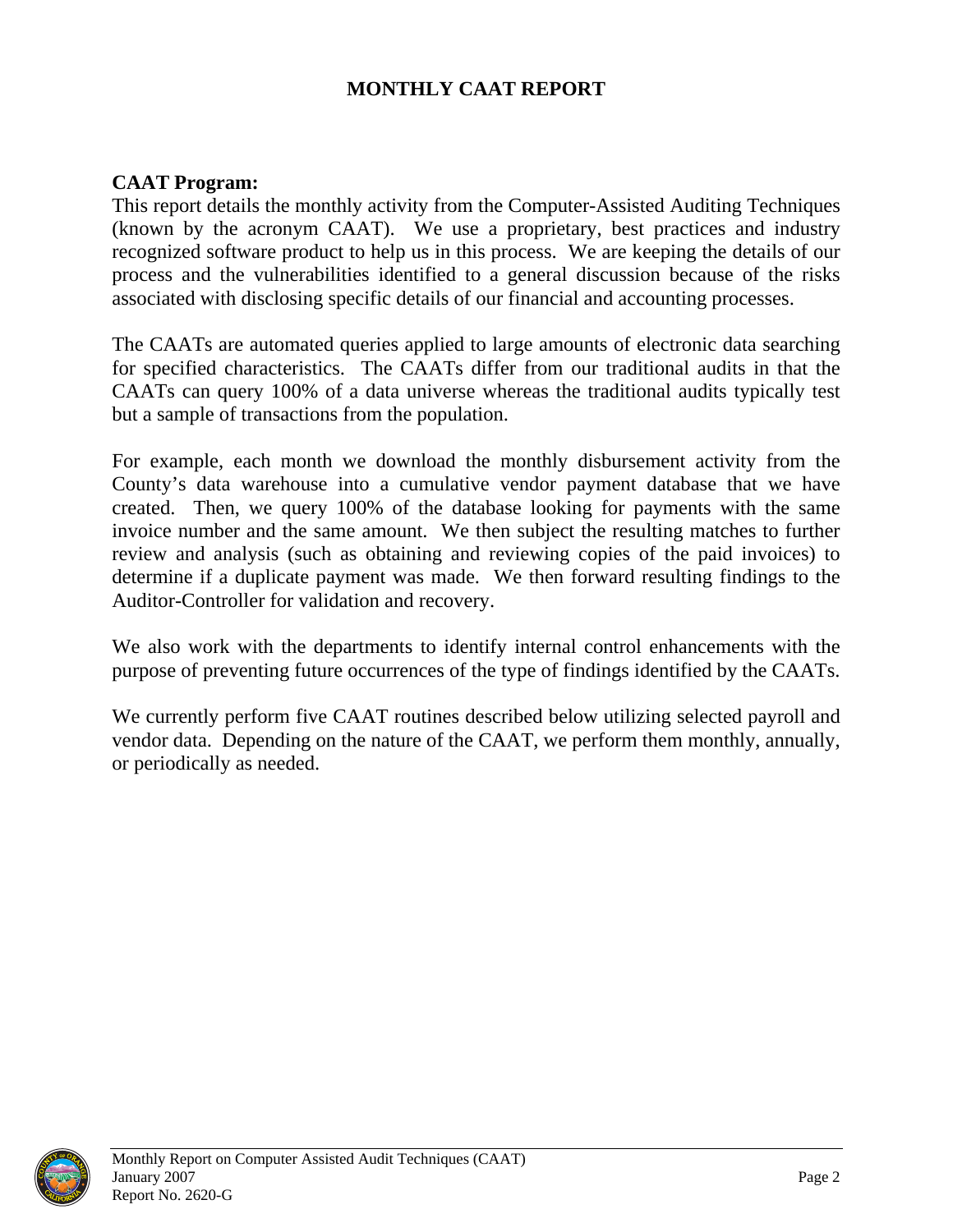# <span id="page-6-0"></span>**1. CAAT Performed: Duplicate Payments**

We used a CAAT routine to identify potential duplicate payments made to vendors during December 2006.

#### **A. Results:**

We identified twenty-two (22) duplicate payments totaling \$14,514 or .003% of the \$486 million of vendor invoices processed during December 2006. We have communicated the duplicate payments to the Auditor-Controller. The Auditor-Controller is currently investigating all duplicate payments and is pursuing collection. Currently, the Auditor-Controller has a recovery rate of about **86%** on these duplicate payments that we have brought to their attention since the inception of the CAAT routines.

| <b>CAAT Report</b> | Total |                      | <b>Not Duplicates</b> |          | <b>Recovered</b> |                  | In Process |           |
|--------------------|-------|----------------------|-----------------------|----------|------------------|------------------|------------|-----------|
|                    | #'s   | $s$ 's               | #'s                   | \$'s     | #'s              | $S$ 's           | #'s        | $s$ 's    |
| 2002               | 103   | $\overline{$99,981}$ | 18                    | \$5,489  | 79               | $\sqrt{$87,188}$ | $6 \mid$   | \$7,304   |
| 2003               | 50    | \$33,306             | 5                     | \$10,089 | 34               | \$20,021         | 11         | \$3,196   |
| 2004               | 33    | \$105,778            |                       | \$2,990  | 24               | \$101,459        | 2          | \$1,329   |
| 2005               | 67    | \$80,162             | $\overline{2}$        | \$668    | 58               | \$40,665         |            | \$38,829  |
| January 2006       | 3     | \$828                |                       | \$144    |                  | \$534            |            | \$150     |
| February 2006      | 4     | \$1,011              |                       | \$329    | 3                | \$682            | 0          | \$0       |
| March 2006         | 15    | \$12,808             |                       | \$147    | $\overline{2}$   | \$6,645          | 12         | \$6,016   |
| April 2006         | 2     | \$3,216              |                       | \$3,069  | 0                | \$0              |            | \$147     |
| <b>May 2006</b>    |       | \$7,680              | 0                     | \$0      |                  | \$7,680          | 0          | \$0       |
| <b>June 2006</b>   | 8     | \$4,995              | 2                     | \$1,173  | ω                | \$1,534          | ω          | \$2,288   |
| <b>July 2006</b>   | 5     | \$31,859             | 2                     | \$1,173  | 3                | \$30,686         | 0          | \$0       |
| August 2006        | 19    | \$4,936              | 2                     | \$628    | 9                | \$2,948          | 8          | \$1,360   |
| September 2006     | 2     | \$20,028             | 0                     | \$0      | 0                | \$0              | 2          | \$20,028  |
| October 2006       | 8     | \$7,043              | 0                     | \$0      | 0                | \$0              | 8          | \$7,043   |
| November 2006      |       | \$142                | 0                     | \$0      | 0                | \$0              |            | \$142     |
| December 2006      |       | \$252,462            | 2                     | \$23,365 | 3                | \$228,741        | 2          | \$356     |
| January 2007       | 22    | \$14,514             | 0                     | \$0      | 0                | SOI              | 22         | \$14,514  |
| <b>TOTAL</b>       | 350   | \$680,749            | 44                    | \$49,264 | <b>220</b>       | \$528,783        | 86         | \$102,702 |

The table below summarizes the duplicate payment activity to date:

# **B. Background:**

This CAAT routine concentrates on a sub-set of vendor invoices paid by the County that possess certain common attributes. The sub-set excludes one-time payments (such as election worker pay, jury duty pay, etc.) as well as recurring payments (periodic payments to the same payee for the same amount such as welfare, family support, etc.).

During the month of January 2007, 16,906 invoices for \$486,174,364 were added to this data sub-set representing December 2006 transactions. Currently, the data sub-set includes 845,189 invoices totaling \$8,896,633,098. The total data file

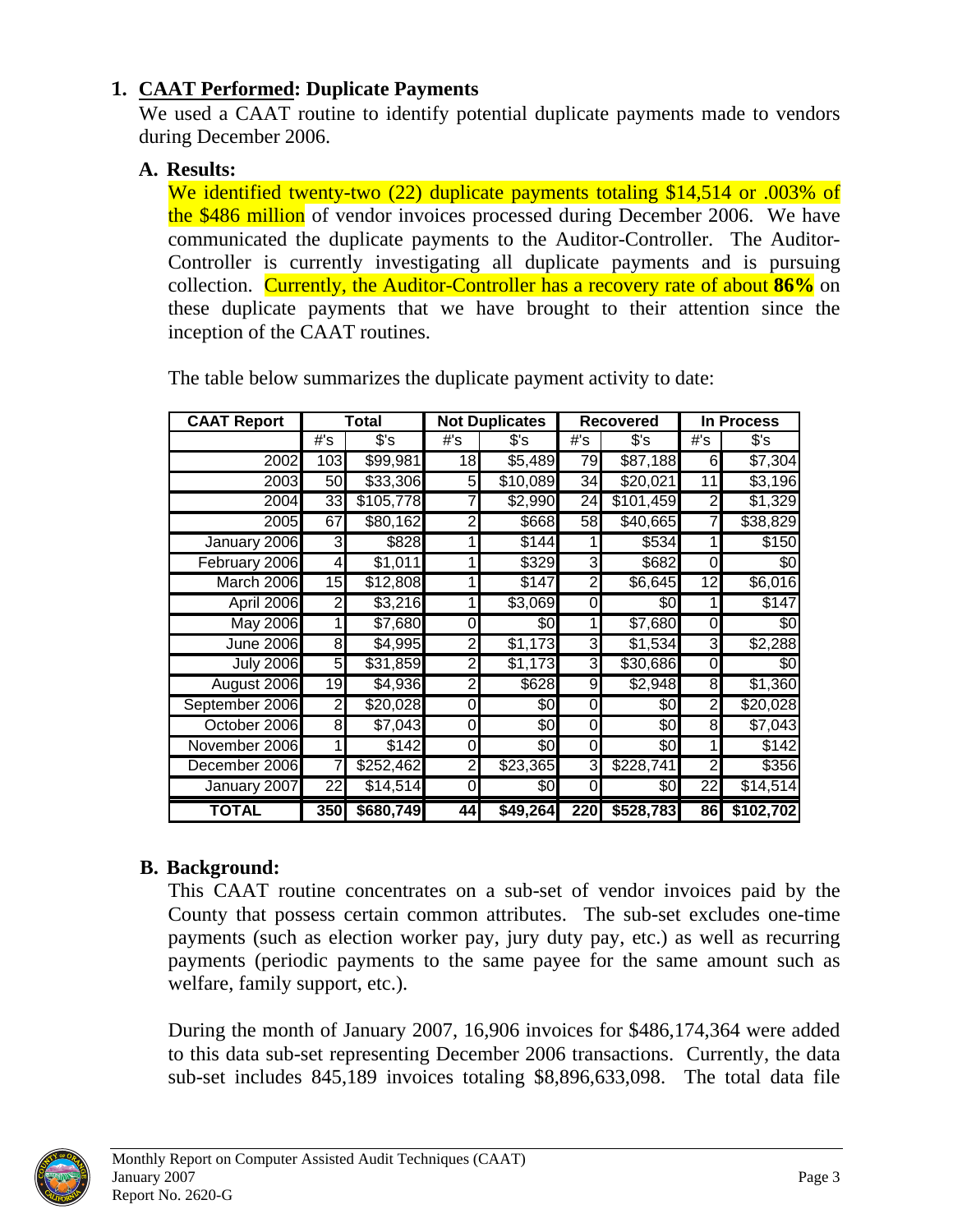<span id="page-7-0"></span>from which the sub-set is derived includes 3,646,501 records totaling \$15,461,836,449.

Our prior research has indicated that the duplicate payments are typically caused by a compounded human clerical error.

## **2. CAAT Performed: Employee Vendor Match**

We used a CAAT routine to identify employees that share a similar address as a vendor. This may identify employees buying goods or issuing contracts to themselves or a related vendor

#### **Status:**

This routine is performed periodically as necessary. There is no current work in progress for this item.

# **3. CAAT Performed: Retiree/Extra Help Hours**

We used a CAAT routine to identify retirees working as extra help in excess of contracted or mandated limits. Our criteria was 960 hours (maximum allowed for regular retirees) or 720 hours (maximum for early retirees) during the fiscal year.

#### **Status:**

We are currently reviewing working retiree activity for FY 05-06 and are waiting for additional information from Human Resources in order for us to complete our review.

### **4. CAAT Performed: Direct Deposits**

We used a CAAT routine to review for multiple employee paychecks directly deposited to the same bank account. This may identify employees paid twice in the same pay period or fictitious employees.

### **Status:**

The information needed to perform this CAAT routine is now available. We are working on rewriting the CAAT routine to accommodate the new data format. We hope to have the routine functioning soon.

### **5. CAAT Performed: Deleted Vendors**

We used a CAAT to identify Vendors that have been deleted or removed from the Vendor Master List. For deleted vendors, we verify that there has been no recent activity for that vendor.

### **Results:**

This CAAT was applied in December 2006 with no significant findings.

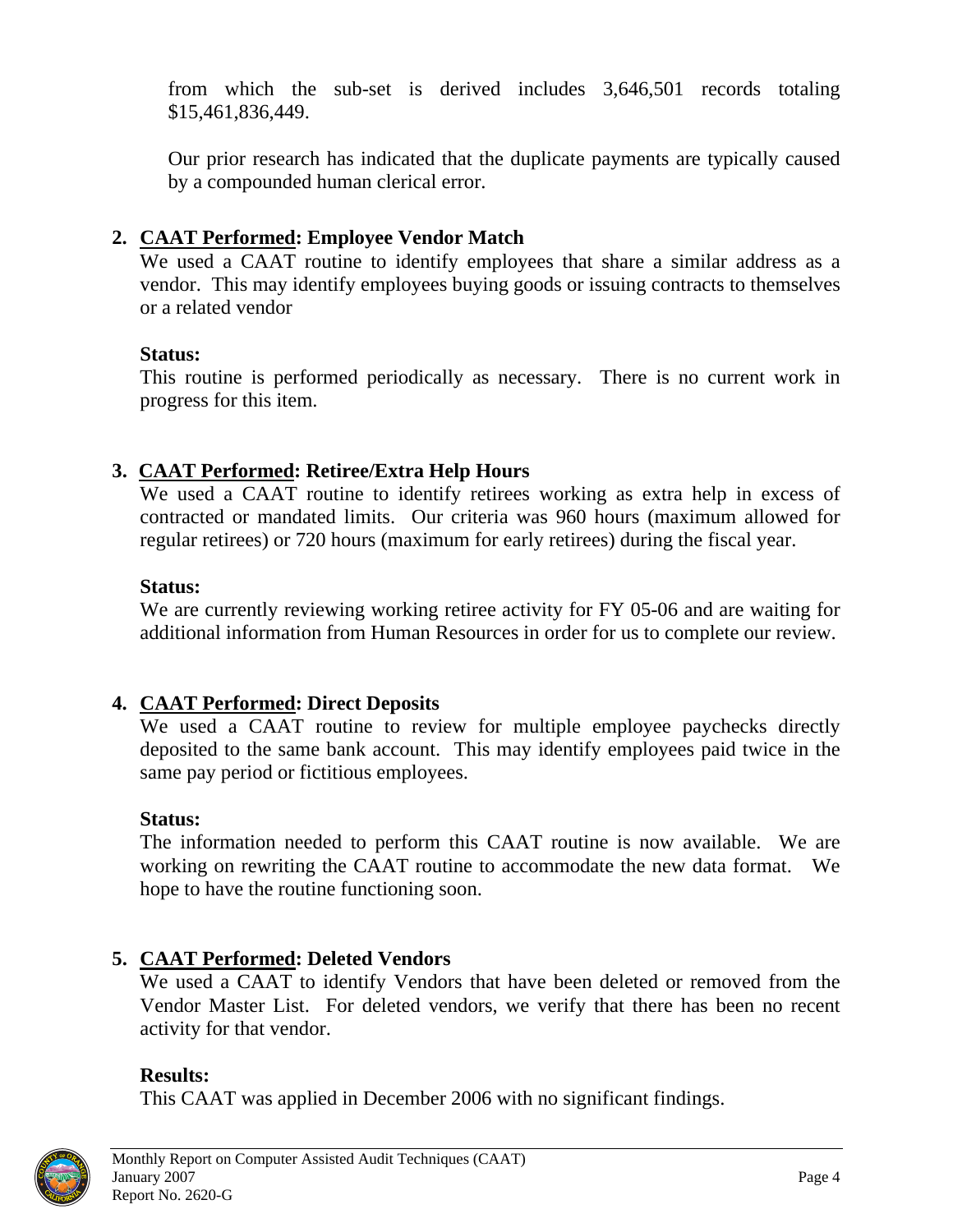Attachments: Provided to the Auditor-Controller: dated 2/13/07 – A/C-Claims & Disbursing Section.